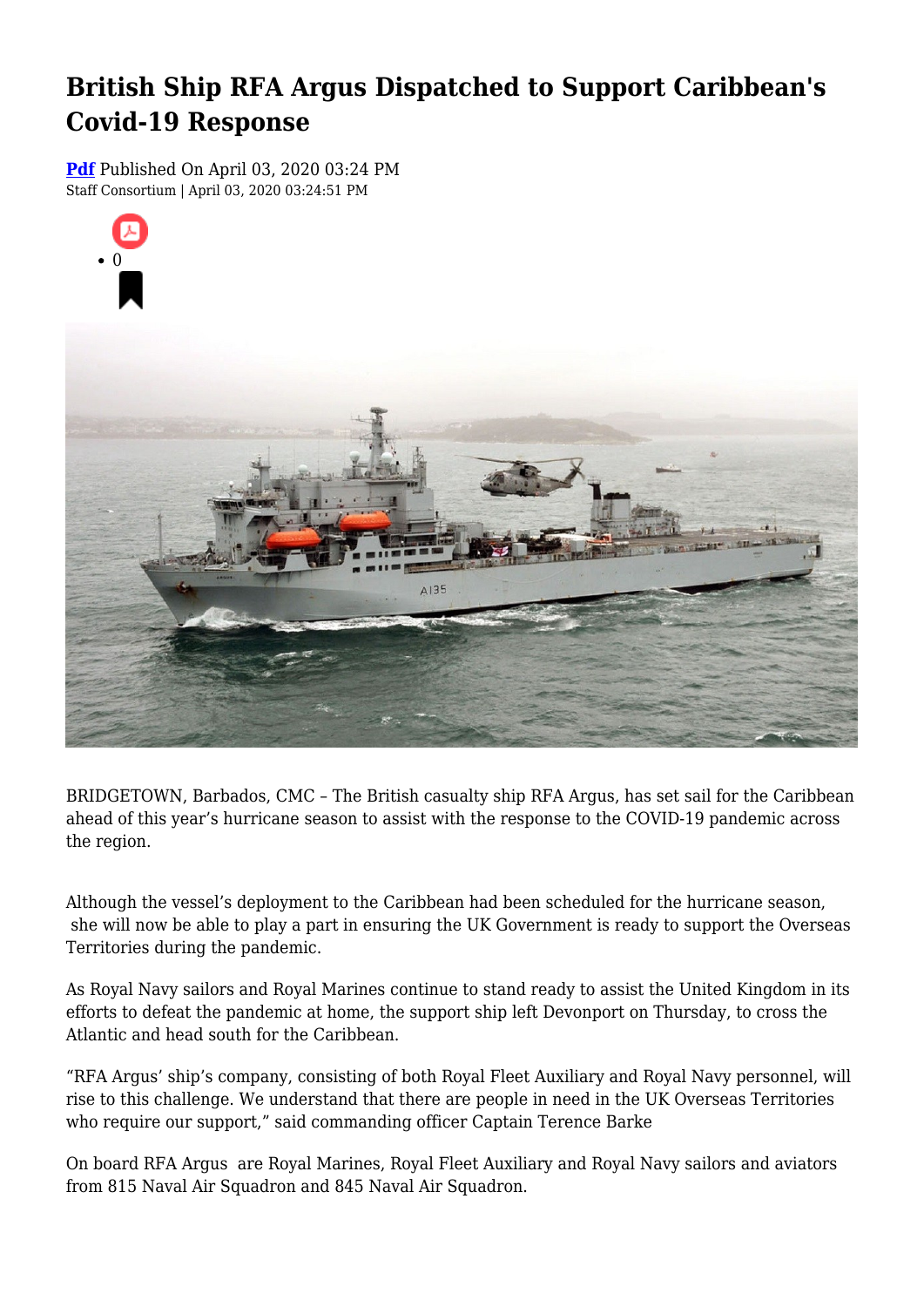A medical team could later join Argus in the Caribbean to support the UK Government's contribution to responding to Covid-19 in Overseas Territories.

RFA Argus has a length of 175 metres for a displacement of 18,280 tonnes and a crew complement of 80 sailors.

RFA Argus' primary role is to serve as a Primary Casualty Receiving Ship.

The vessel is fully equipped 100 bed hospital including a four bay operating theatre with a 10 bed Critical Care Unit, a 20 bed High Dependency Unit and a CT Scanner. Her secondary role is to provide aviation training facilities.

RFA Argus is fitted with self-defence weaponry and decoys to protect herself and her crew from harm.

Based on this and the fact that she may have operational units embarked, under the Geneva Convention she cannot be classified as a hospital ship and does not display the International Red Cross symbol.

Argus was formerly the container ship MV Contender Bezant. The ship was requisitioned in 1982 for service in the Falklands War and purchased outright in 1984 for use as an Aviation Training Ship.

#### **Get the latest news straight to your phone with the VI Consortium app.**



## **0 Comments**



- Submit
	- [Disqus](#page--1-0)
	- [All](#page--1-0)
	- [Reader's Pick](#page--1-0)